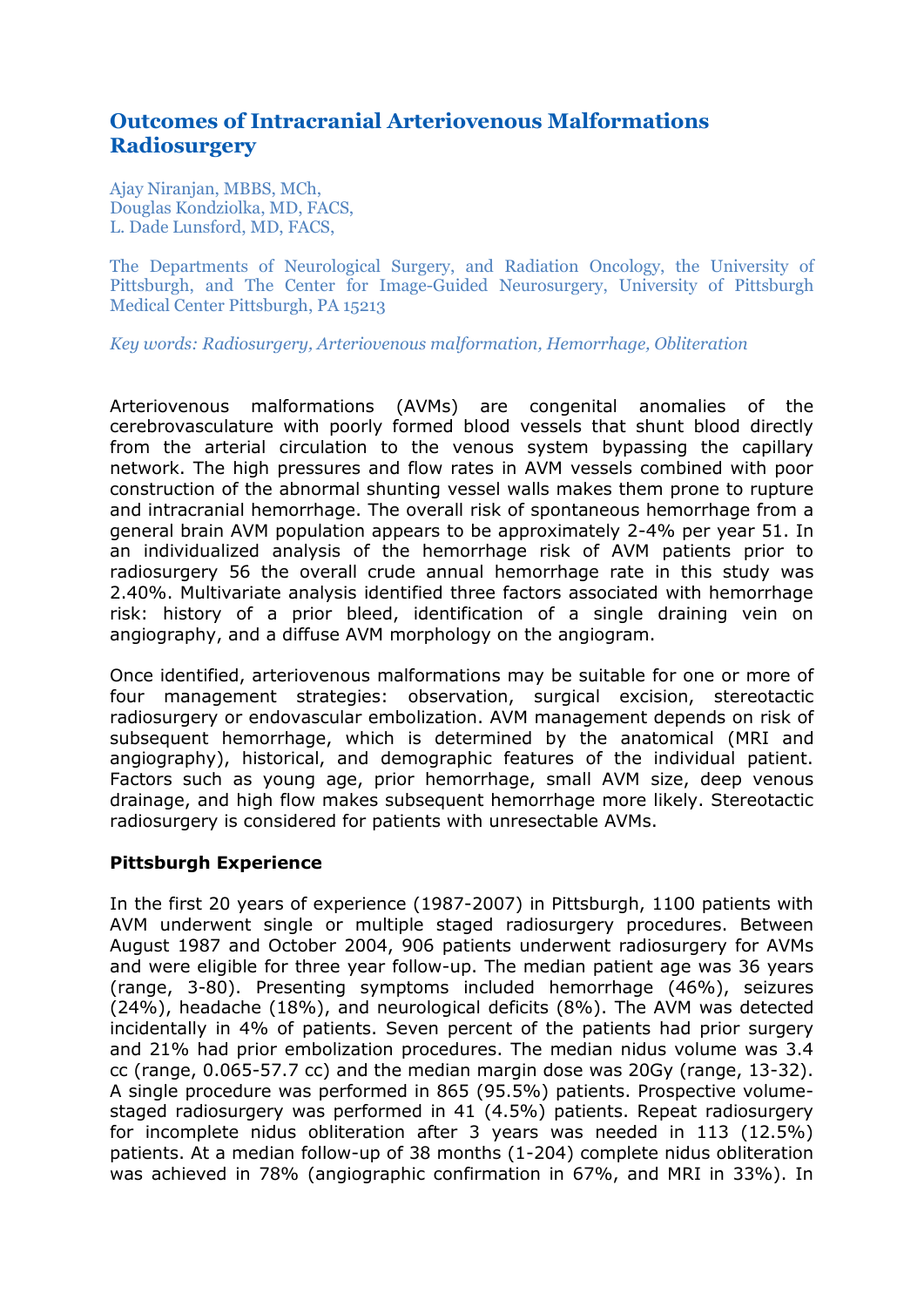addition 20.8% patient had achieved partial nidus obliteration. A total of 38 hemorrhages (4.1%) occurred after radiosurgery. Seizure control improved in 51% of those who presented with seizures. Adverse radiation effects included new neurological deficits in 24 patients (2.6%) and peri-AVM MRI T2 signal increase in 108 patients (12%). Long-term complications included cyst formation or encephalomalacia in 16 patients (1.7%). No radiation induced tumors were detected.

### **Technical Considerations**

At the University of Pittsburgh, we perform intracranial radiosurgery using the Leksell Gamma Knife. The selection of patients suitable for radiosurgery is dependent on the prior bleeding history, the age of the patient, existing comorbidities, anatomic location, and clinical history.

For AVM radiosurgery, we perform stereotactic T2 FSE and contrast enhanced 3- D volumetric MR and biplane digital subtraction angiography (DSA) imaging. MR imaging is contraindicated in patients with pacemakers or other implants. In these cases, we use contrast enhanced stereotactic computed tomography (CT) imaging along with angiography. The optimal dose range for volumetric conformal stereotactic AVM radiosurgery has been largely established based on location and volume of the AVM. Doses at the margin of the AVM typically range from 16 - 25 Gy in a single session, wherein the volume of the AVM is defined by stereotactic guidance during the procedure itself. The final dose selection depends on location, volume, estimated adverse radiation risks, pre-existing neurological conditions, and prior bleeding history. Sharp fall-off of the radiation dose outside of the target volume is required (maximal selectivity). Patients usually receive a single dose (40 mg) of methylprednisolone at the conclusion of the radiosurgery procedure. They can continue to take their other medications (antiepileptics, analgesics, etc.) during and after the procedure as recommended by their physicians. Patients with AVMs in lobar subcortical locations receive anticonvulsants.

Postradiosurgical clinical examinations and MR studies are requested at six months, and then at annual intervals to assess the effect of radiosurgery on AVM (gradual obliteration). If MR at the three-year mark suggests complete disappearance of the AVM nidus, an angiogram is obtained to confirm the obliteration (Fig 1-2).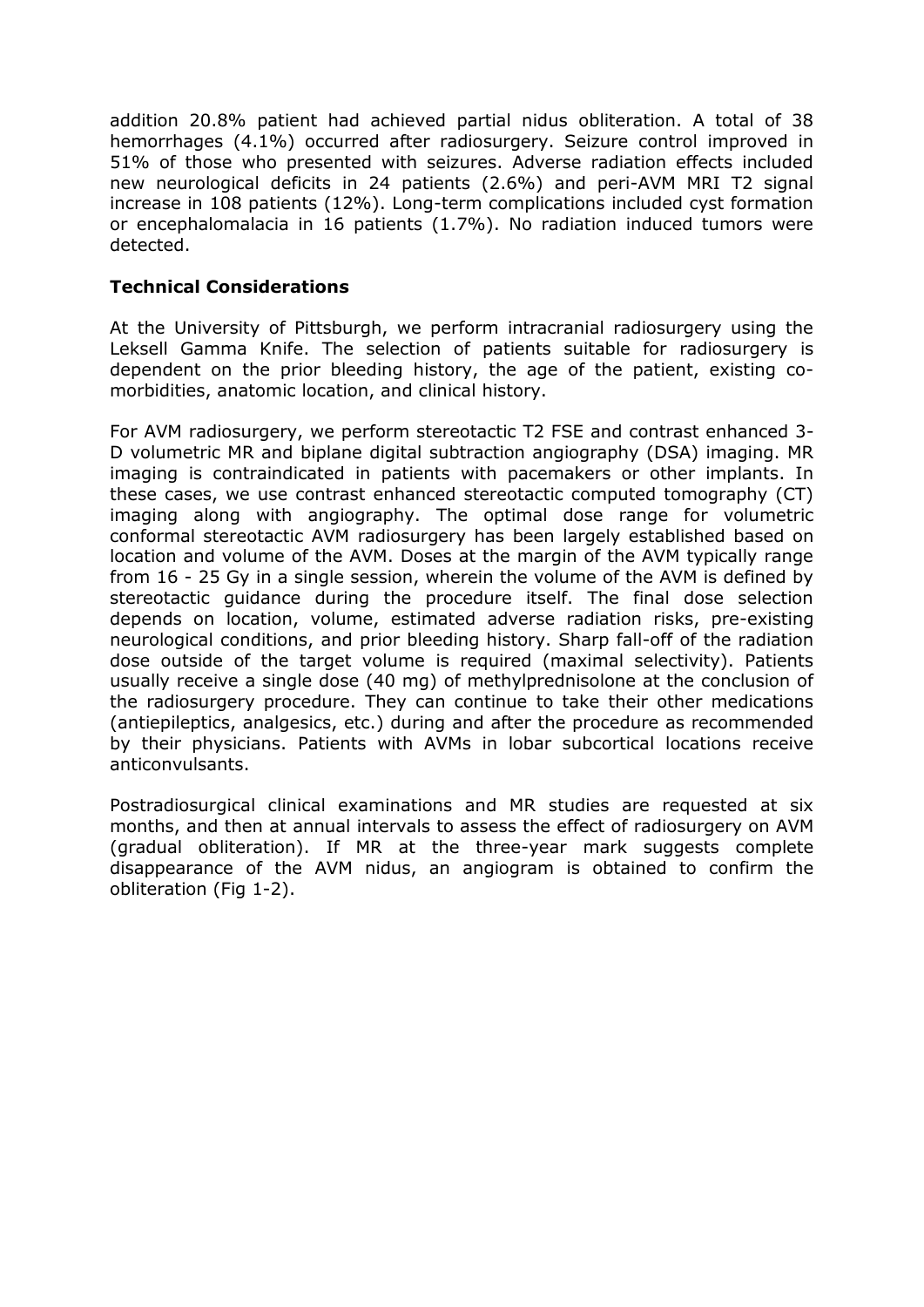

**Figure 1.** A dominant hemisphere AVM defined by postero-anterior and lateral angiograams at the time of radiosurgery.



**Figure 2.** At 3 years follow-up angiogram shows complete angiographic obliteration

If the MR imaging before three years suggests nidus obliteration, angiography is generally delayed until three full years have elapsed. If angiography after three years demonstrates that the AVM nidus is not obliterated, repeat stereotactic radiosurgery is recommended. Prospective stereotactic radiosurgery volumetric staging is frequently performed for those symptomatic patients with AVM volumes  $> 15$  cm<sup>3</sup> in the absence of other acceptable risk management strategies and can be considered for AVMs between  $10 - 15$  cm<sup>3</sup>. The second stage radiosurgery is performed at intervals between three and six months.

Probability of AVM Obliteration with Radiosurgery Current results indicate a success rate between 50–95% at the end of three years of observation after a single radiosurgery procedure <sup>1,4,5,7-10,16,19,20,30-32,35-40,44,45,48,49,53,54,58-60,63,68,71,73-</sup>  $76,75,80$  (fig 1-2). The long-term result of radiosurgery (5-14 year results after Gamma Knife® radiosurgery) suggest that the majority of AVM patients (73%) are protected from the risk of future hemorrhage and continue their normal daily activities after radiosurgery<sup>60</sup>. In a study of rate of AVM obliteration after Gamma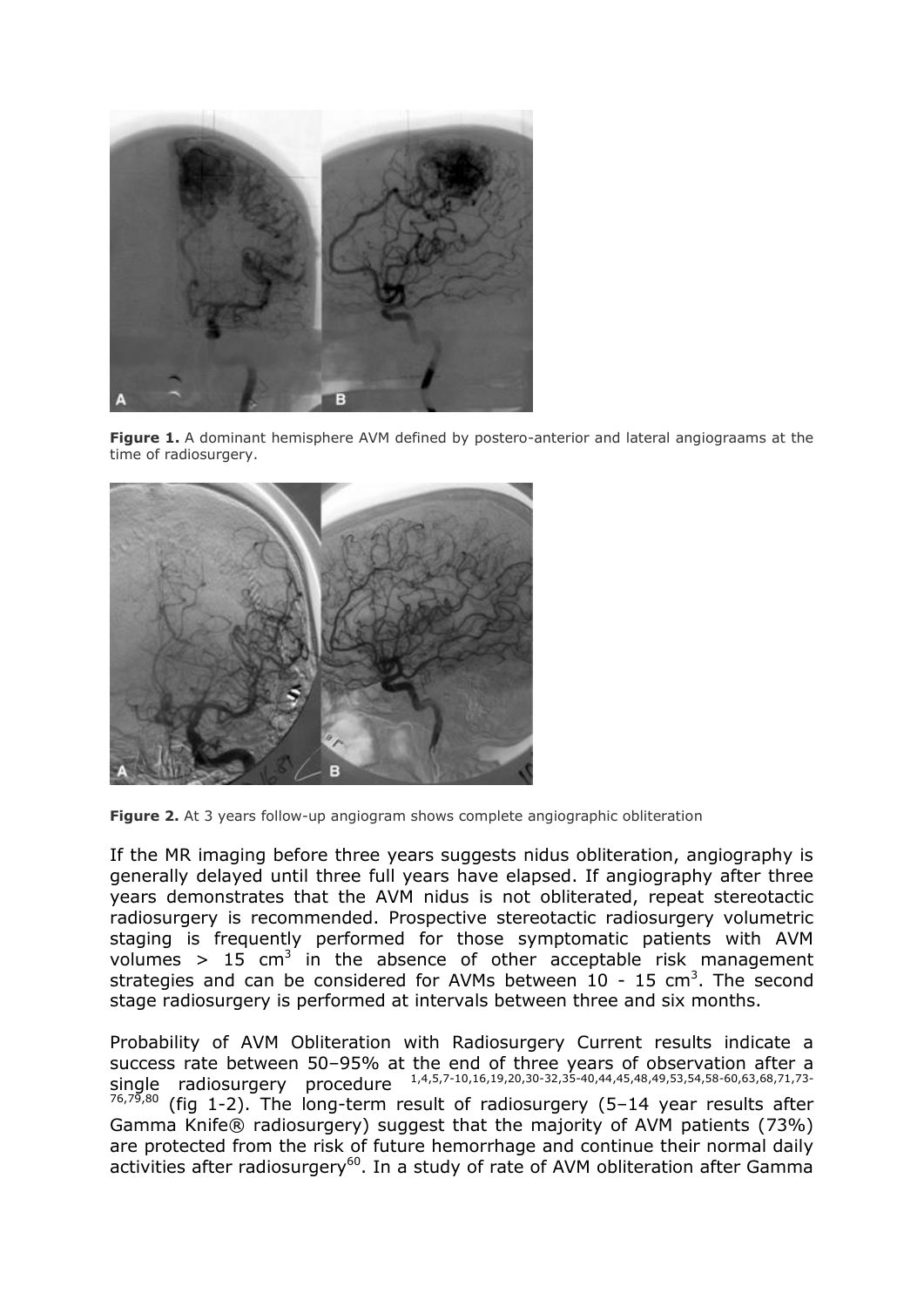knife radiosurgery at the University of Pittsburgh nidus obliteration was documented by angiography in 73 % and by MR alone in (86%) patients who refused further angiography<sup>16</sup>. Assuming a 96% accuracy for MR-detected obliteration, the corrected obliteration rate for all patients was 75 %  $^{62}$ .

Persistent out-of-field nidus (marginal failure) was identified in 18 % of previously embolized vs. 5 % of non-embolized patients, ( $p = 0.006$ ). This was the only significant factor associated with marginal failure. Multivariate analysis correlated in-field obliteration with marginal dose ( $p < 0.0001$ ) and sex (slightly lower in women  $p < 0.026$ , but overall obliteration was not significantly lower p=0.19). Ellis et al reported 26% out-of-field nidus in AVM patients who failed initial radiosurgery <sup>12</sup>.

Hemorrhage Risk after Radiosurgery but Prior to AVM Obliteration In a study of the risk of hemorrhage during the latency interval from radiosurgery until complete AVM obliteration the actuarial hemorrhage rate from a patent AVM (before complete obliteration) was 4.8% per year during the first 2 years after radiosurgery and 5.0% per year for the third to fifth years after radiosurgery  $57$ . Other studies also found no statistically significant departure from the natural hemorrhage rate at any time period after radiosurgical treatment  $18$ . However, Karlsson et al in a study of post radiosurgery hemorrhage noted that the risk for hemorrhage decreased during the latency period <sup>29</sup>. In addition, these authors contended that the risk for having a hemorrhage in the latency period after gamma knife radiosurgery was dependent on minimum dose delivered to the AVM nidus. Maruyama et al in a retrospective analysis involving 500 patients who had undergone AVM radiosurgery found that the risk of hemorrhage decreased by 54 percent during the latency period and by 88 percent after obliteration<sup>43</sup>. These authors concluded that radiosurgery may decrease the risk of hemorrhage in patients with cerebral arteriovenous malformations, even before there is angiographic evidence of obliteration. The risk of hemorrhage is further reduced, although not eliminated, after obliteration (estimated lifetime risk of a bleed is  $<1\%$ ).

## **Early Adverse Effects of Radiosurgery**

Adverse effects of radiosurgery include short term problems such as headache from the frame, nausea from pain medication, and perhaps a small increased risk of seizure in patients with cortical lobar AVMs, particularly if a prior history of episodic seizures is present  $^{13,15,17,62}$ .

### **Post-radiosurgery imaging changes**

The probability of developing post radiosurgery imaging changes depends on marginal dose and treatment volume. The volume of tissue receiving 12 Gy or more (the 12-Gy volume) is the single factor that seems to have the closest correlation with the probability of developing imaging changes <sup>19</sup>. Location does not seem to affect the risk of developing imaging changes but has a marked effect on whether or not these changes are associated with symptoms. Postradiosurgery imaging changes (new areas of high T2 signal in brain surrounding the irradiated AVM nidus) develop in approximately 30 % of patients 1-24 months after radiosurgery  $13,14,17$ .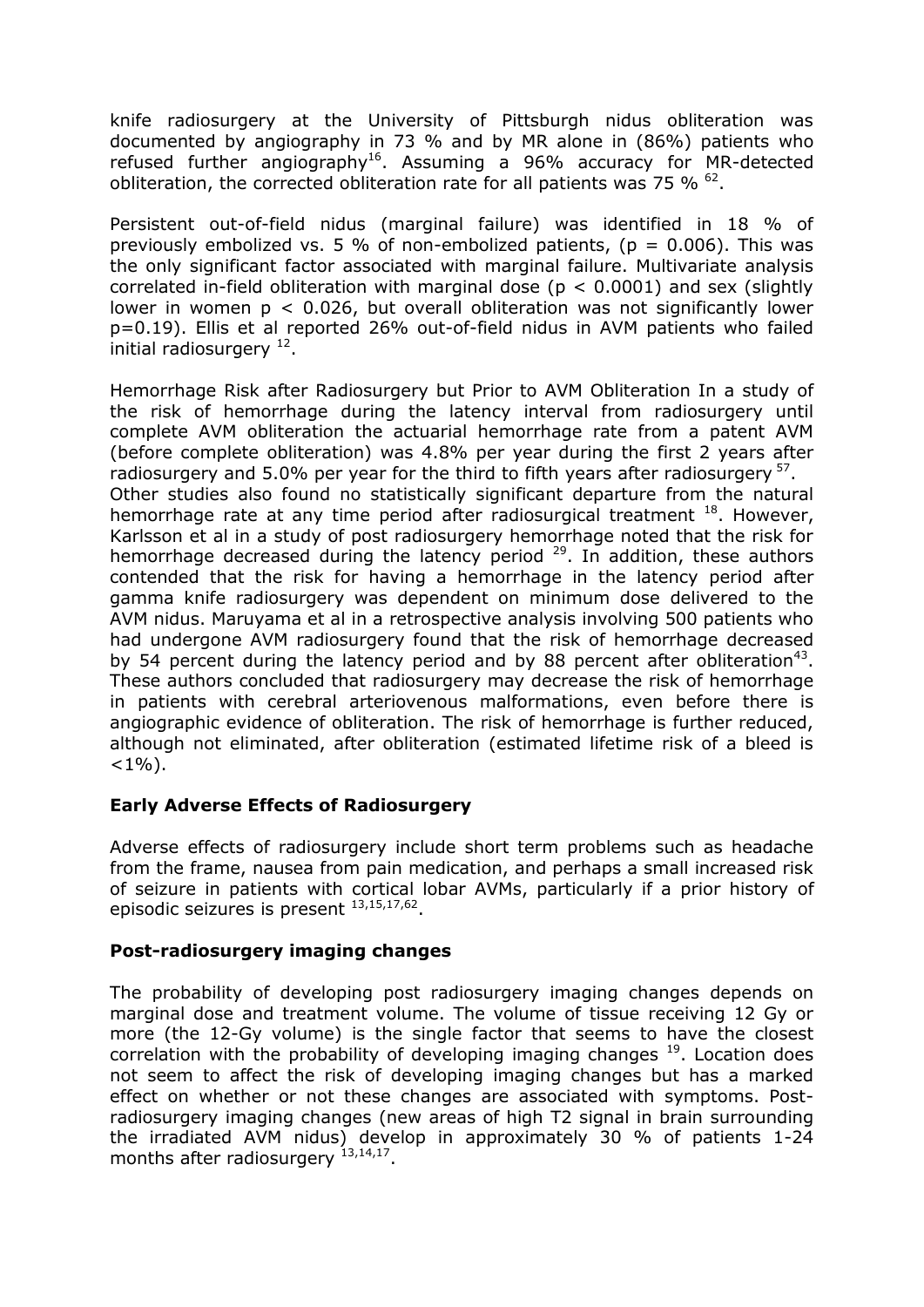Most such patients (2/3) are asymptomatic, leaving only about 9-10 % of all patients developing symptomatic post-radiosurgery imaging changes. A multiinstitutional study analyzed 102 of 1255 AVM patients who developed neurological sequelae after radiosurgery  $13$ . The median marginal dose was 19 Gy (range: 10-35) and the median treatment volume was 5.7 cc (range: 0.26-143). The median follow-up after the onset of complications was 34 months (range: 9- 140). Complications consisted of 80 patients with evidence of radiation related changes in the brain parenchyma. Seven also had with cranial nerve deficits, 12 developed seizures, and 5 had delayed cyst formation. Symptom severity was classified as minimal in 39 patients, mild in 40, disabling in 21, and fatal in 2 patients. Symptoms resolved completely in 42/105 patients with an actuarial complete resolution rate of 54+7% at 3 years post-onset.

### **Late Complications after AVM Radiosurgery**

Delayed complications of radiosurgery include the risk of hemorrhage despite angiographically documented completely obliteration AVMs, the risk of temporary or permanent radiation injury to the brain such as persistent edema, radiation necrosis, and cyst formation, and the risk of radiation-induced tumors. Cyst formation after AVM radiosurgery was first reported by Japanese investigators who reviewed the outcomes of patients initially treated in Sweden  $22$ . Delayed cyst formation has been reported in other recent long-term follow-up studies  $27$ , 55 .

Patients who developed delayed cyst formation were more likely to have had prior bleeds. Various surgical approaches ranging from surgical fenestration to cyst shunting were needed to manage these patients. Patients with T2 signal change without additional neurological problems generally do not need any active intervention. Chang et al in a recent report suggested that hypofractionated stereotactic radiotherapy (HSRT) may have a lower frequency of cyst formation than the SRS. However the oveall nidus obliteration rates at 5 year was 61% for HSRT and 81% for SRS  $6$ .

Of importance is the risk of radiation-induced tumors after radiosurgery  $41$ . There are reports of four malignant radiation-related tumors 5 to 10 years after radiosurgery  $^{23,28,67,69}$ . It is impossible to estimate the actual incidence of radiosurgery associated cancers because the incidence (numerator) and denominator (total number of patients who underwent radiosurgery) are not available. We warn all our patients that the risk of radiation associated tumor may be as high as 1 in 1000 although neither Pittsburgh experience nor the data from Sheffield, England confirms this incidence <sup>66</sup>.

### **Management of Residual AVM after Radiosurgery**

Repeat radiosurgery is the preferred option for most patients with residual nidus remaining 3 years or more after initial radiosurgery. The dose-response curve for obliterating previously treated AVM seems similar to untreated AVM. Permanent neurological sequelae were slightly higher than would be expected with no prior radiation <sup>42</sup>.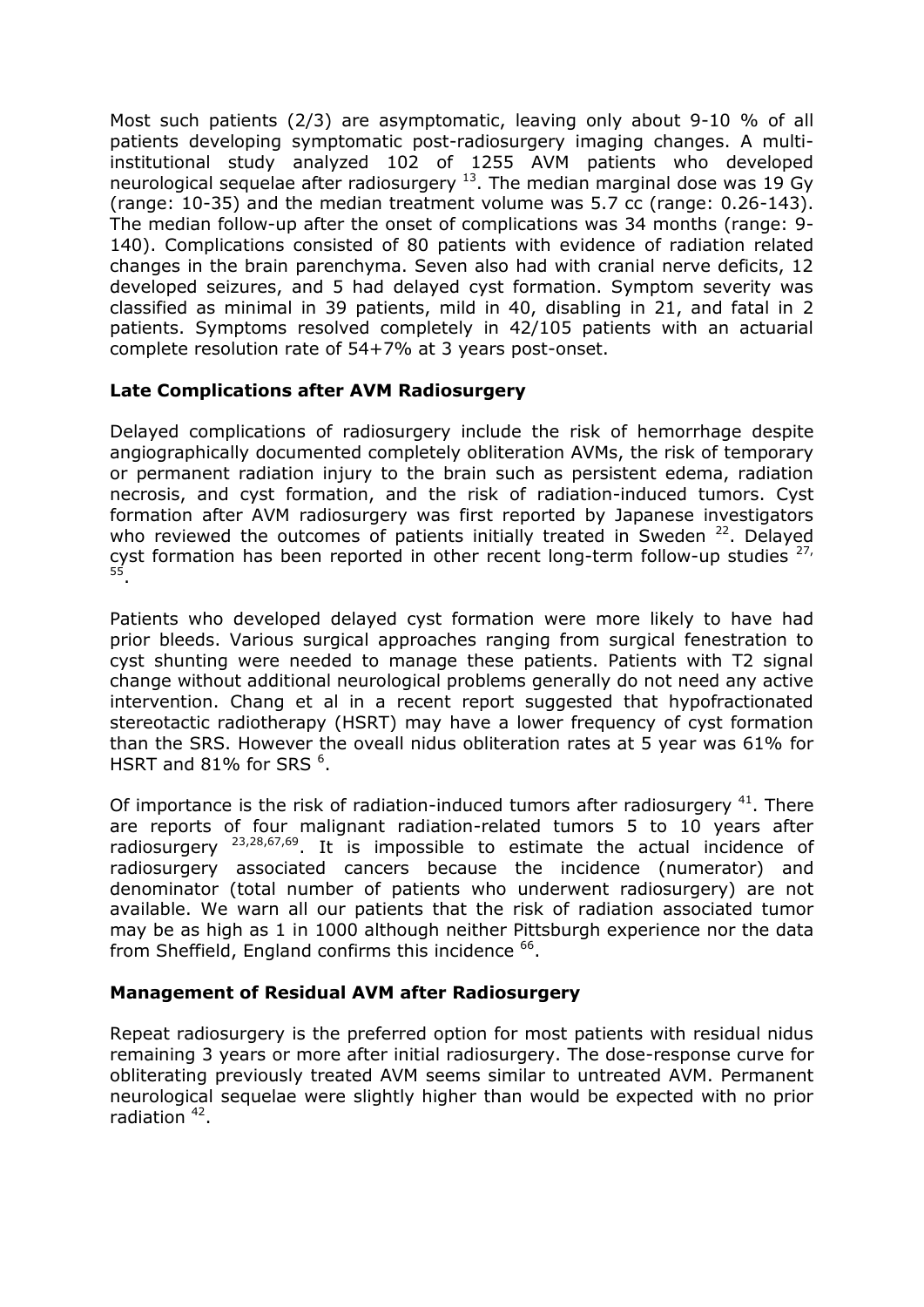#### **Management of Large AVMs**

Large AVMs pose a challenge for surgical resection, embolization, and radiosurgery. Some may be treated using multimodality management but a population of patients with large AVMs remains "untreatable". Although AVM embolization prior to radiosurgery has been used for patients with large AVMs, recanalization was observed in 14 to 15% of patients. Single-stage radiosurgery of large volume AVM either results in unacceptable radiation-related risks due to large volumes of normal surrounding tissue or low obliteration efficacy.

The obliteration rate after fractionated radiotherapy (2 to 4 Gy per fraction to a total dose of up to 50 Gy) is low and associated with significant side effects  $31$ . Kjellberg et al. used stereotactic Bragg peak proton beam therapy for the management of large AVMs, and found a complete obliteration rate at best in 19% of patients  $33$ . However, they postulated that some protection from further hemorrhage was achieved. In a subgroup of 48 patients with AVMs larger than 15 ml Pan et al found an obliteration rate of 25% after 40 months  $53$ . In their single radiosurgery strategy, the average margin dose was 17.7 Gy and 16.5 Gy for AVMs with volumes 10 to 20 ml and more than 20 ml, respectively. In their follow-up examinations, they observed 37% moderate and 12% severe adverse radiation effect in patients with AVMs larger than 10 ml. Miyawaki et al. reported that the obliteration rate in patients with AVMs larger than 14 ml treated using Linear accelerator radiosurgery was 22%<sup>48</sup>. Inoue et al. reported an obliteration rate of 36.4% and hemorrhage rate of 35.7% in the subgroup of AVMs larger than 10 ml treated by radiosurgery  $26$ . It is clear that in the narrow corridor between dose response and complication, the chances to achieving a high obliteration rate with a low complication rate for large AVM radiosurgery are slim. For this reason, radiosurgical volume staging was developed as an option to manage large AVMs <sup>61</sup>.

### **Staged Volume Radiosurgery**

In this approach is employed if the total volume is expected to be more than 15 cc. Usually after outlining the total volume of the AVM nidus on the MRI, the malformation is divided into volumes (medial or lateral, superior or inferior components) using certain identified landmarks such as major vessel blood supply, the ventricles, or other anatomic structures such as the internal capsule. Using the computer dose planning system, the AVM is divided into approximately equal volumes. Each stage is defined at the first procedure, and then recreated at subsequent stages using internal anatomic landmarks. The second stage radiosurgery procedure is performed 3-6 months after the first procedure.

Pittsburgh group reported an obliteration rate of 50% (7 of 14) after 36 months without new deficits, with an additional 29% showing near total obliteration  $^{72}$ . Other reports have also documented the potential role of staged radiosurgery for large AVMs<sup>65</sup>. Longer follow-up duration is needed to assess the final outcome in these patients as some may take up to 5 years for nidus obliteration. The concept of volume staging with margin dose selection at a minimum of 16 Gy seems reasonably safe and effective.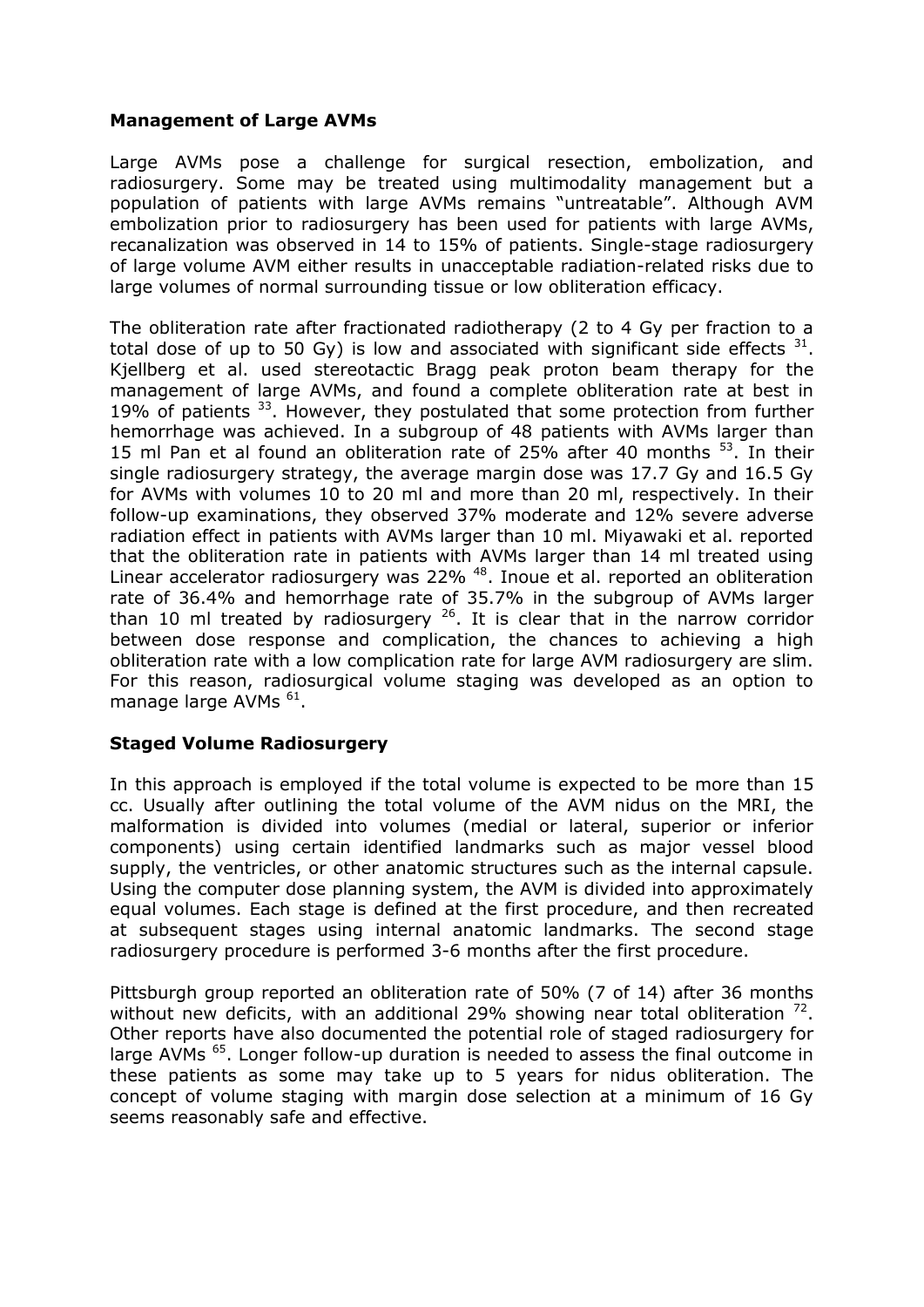### **Role of Preradiosurgical Embolization**

Embolization may have adjunctive role if a part of the nidus can be permanently obliterated. Preradiosurgical embolization might reduce the nidus size and/or arteriovenous shunting, which has the theoretical benefit of enhancing the efficacy of radiosurgery since a smaller volume facilitates a more effective higher dose. Beneficial effects of embolizations were reported in earlier studies <sup>46</sup>. Embolization and radiosurgery were performed more often in initial experience for large AVMs  $11$ . The purpose of embolizing large AVMs prior to radiosurgery is to decrease permanently the volume of the AVM, and allow more effective radiosurgery. Embolization can only be an effective adjunct to radiosurgery if it results in permanent reduction of the nidus volume. Reduction in flow within the AVM does not improve radiosurgery results.

In some studies preradiosurgical embolization was a negative predictor of AVM obliteration <sup>58</sup>. Others have reported that in 30% of patients who had their AVMs embolized, the nidus increased in size on the subsequent angiogram performed for radiosurgical targeting 47 and 12% of embolized AVMs recanalized within a year  $21$ . Recanalization of embolized portions of the AVM that may have been outside the radiosurgical target results in persistent arteriovenous shunting and treatment failure. In one series, all patients with Spetzler-Martin Grade III to V AVMs who underwent incomplete embolization and subsequent radiosurgery had incomplete obliteration  $73$ .

Unlike surgery that removes an AVM nidus within a few weeks of embolization, radiosurgery induces AVM obliteration over 2 - 4 years. This latency period allows sufficient time for the embolized AVM to recanalize, remodel, or recruit new feeding arteries. In reported series the combination of embolization and radiosurgery resulted in complete AVM obliteration in 47 to 55%, permanent neurological deficits in 5 to 12%, and mortality in 1.5 to 2.7% of patients  $21,24,47$ . A recent study evaluated the obliteration rate and the clinical outcomes after radiosurgery in patients with and without previous embolization 2. In this study 47 patients who had embolization and radiosurgery were compared with 47 matching patients who were treated with radiosurgery alone. Nidus obliteration was achieved in 47% in embolization group compared to 70% in radiosurgery alone group. This data suggests that the efficacy of combined embolization and radiosurgery is either comparable or inferior to radiosurgery alone. The combination of embolization and radiosurgery does not provide any additional protection against AVM hemorrhage during the latency period, with comparable risks of hemorrhage in treated and untreated AVMs. In short, the combination of embolization and radiosurgery does not offer any advantages over radiosurgery alone and may have significant disadvantages.

Embolization is useful for patients with dural arteriovenous fistulas (DAVFs), also called dural AVMs. DAVFs involve a vascular malformation of the wall of one of the major venous sinuses or other dural structures  $25$ . The patient presentation depends on the site and overall hemodynamics of the lesion. Pulsatile tinnitus commonly occurs with lesions of the transverse or sigmoid sinus 3 and may become intolerable. With cavernous sinus lesions, double vision, impaired vision, and exophthalmos may occur. Superior sagittal sinus lesions can cause papilledema, vision loss, and increased intracranial pressure. Cortically based lesions can lead to hemorrhages, progressive deficits, or seizures. With DAVFs,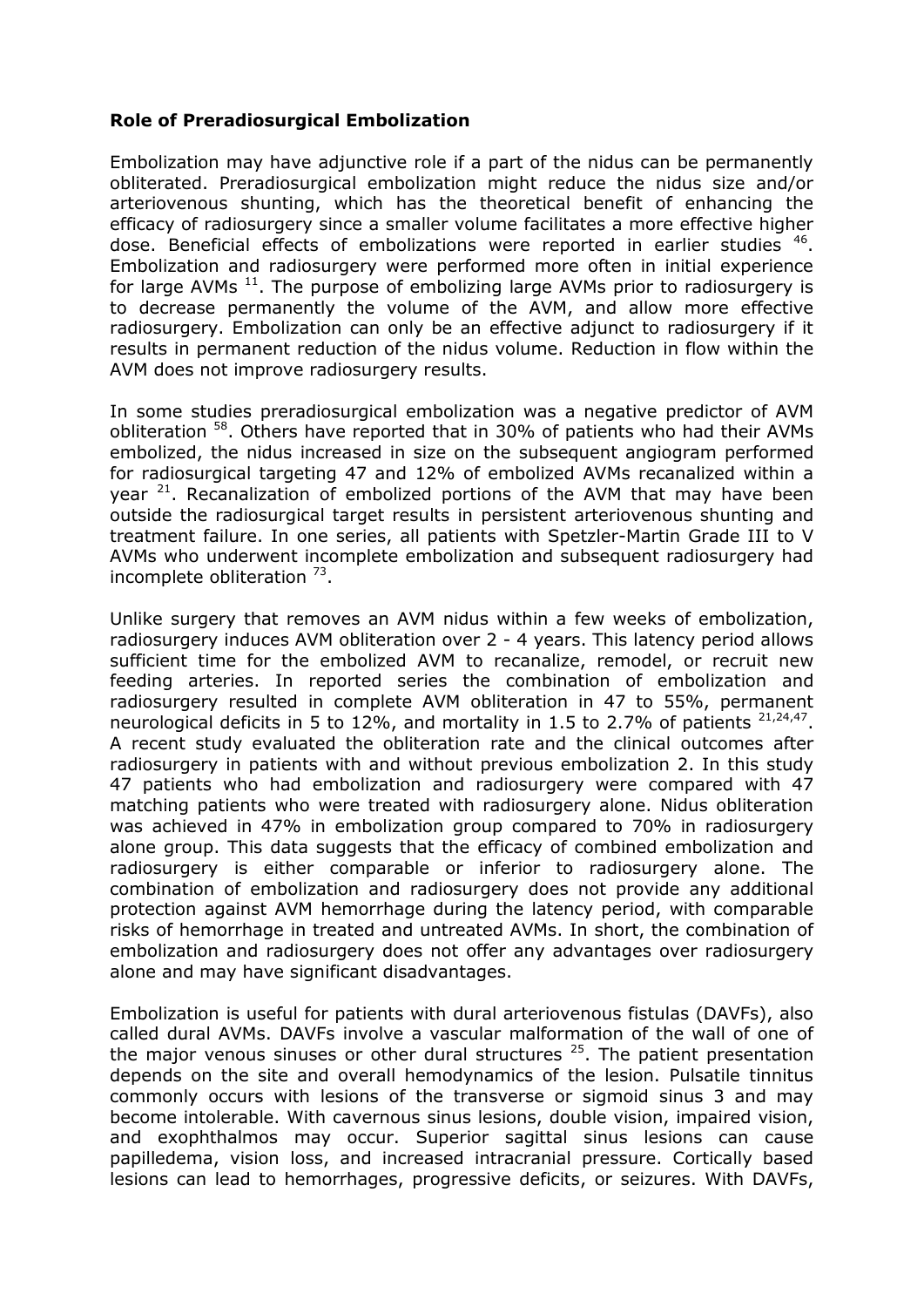the overall risk of hemorrhage is about 2% per year and depends on the site and hemodynamics of the lesion  $3$ .

The hemodynamics associated with a higher risk of hemorrhage includes cortical drainage, retrograde venous drainage, presence of a venous varix, or drainage into the vein of Galen<sup>3</sup>. Dural arteriovenous fistulas with aggressive presentation require urgent evaluation and treatment. Also, patients with intractable pulsatile tinnitus, chemosis, or proptosis may be sufficiently affected by their symptoms to warrant consideration of curative or at least palliative treatment. Treatment of DAVFs has evolved over the past 3 decades. In the late 1970s and 1980s, the primary treatment modality was surgical disconnection of the fistula and resection of the involved segment of dura and venous sinus  $3$ . In the 1990s, stereotactic radiosurgery followed by transarterial particulate embolization of accessible external carotid artery feeding vessels became a primary mode of treatment at our institution.

Radiosurgery results in obliteration of DAVFs between 1 and 3 years after treatment, analogous to the experience with parenchymal AVMs  $34,50,52,64,70$ . Transarterial embolization, usually performed the same day and a few hours after radiosurgery, provides early palliative relief of intractable tinnitus, orbital venous congestion, and symptoms such as diplopia. In addition, it substantially reduces cortical venous drainage which may reduce the risk of hemorrhage during the latent period after radiosurgery. Even if recanalization of the embolized fistula occurs, the DAVF undergoes simultaneous radiosurgery-induced obliteration. Embolization is performed after radiosurgery to avoid the pitfall of having embolization temporarily obscure portions of the nidus that would then not be targeted during the radiosurgical procedure. Thus, the combination of radiosurgery and transarterial embolization, when possible, provides both rapid symptom relief and long-term cure of DAVFs.

We prefer to perform radiosurgery first and then embolization. With the advent of newer materials pre-radiosurgery embolization in future may have a role in the management of large AVMs. Since July 2005, Onyx 18 and Onyx 34 have been approved in the United States by the Food and Drug Administration. Onyx is a nonadhesive embolic agent with lava like flow patterns. It is possible to interrupt the injection and analyze the actual Onyx casting. For both of these reasons, it is possible to inject large volumes from one catheter position in a controlled manner and thus to embolize a large part of the AVM without filling the draining veins or leptomeningeal collaterals. Due to these properties Onyx is thought to produce permanent vascular occlusion  $77,78$ .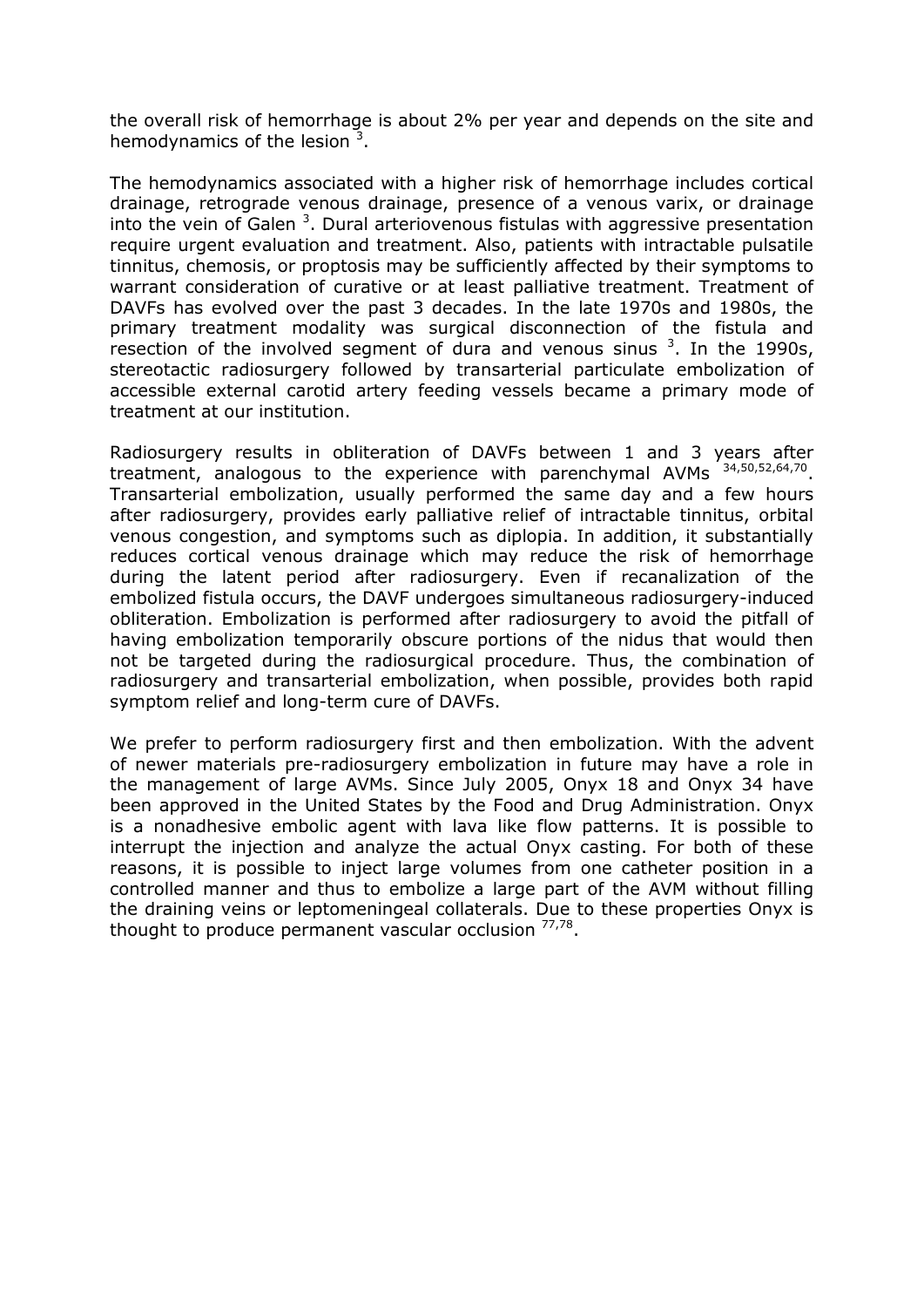### **References**

1. Altschuler EM, Lunsford LD, Coffey RJ, Bissonette DJ, Flickinger JC: Gamma knife radiosurgery for intracranial arteriovenous malformations in childhood and adolescence. Pediatr Neurosci 15:53-61, 1989

2. Andrade-Souza YM, Ramani M, Scora D, Tsao MN, terBrugge K, Schwartz ML: Embolization before radiosurgery reduces the obliteration rate of arteriovenous malformations. Neurosurgery 60:443-451; discussion 451-442, 2007

3. Awad IA, Little JR, Akarawi WP, Ahl J: Intracranial dural arteriovenous malformations: factors predisposing to an aggressive neurological course. J Neurosurg 72:839-850, 1990

4. Betti OO, Munari C, Rosler R: Stereotactic radiosurgery with the linear accelerator: treatment of arteriovenous malformations. Neurosurgery 24:311- 321, 1989

5. Chang JH, Chang JW, Park YG, Chung SS: Factors related to complete occlusion of arteriovenous malformations after gamma knife radiosurgery. J Neurosurg 93 Suppl 3:96-101, 2000

6. Chang TC, Shirato H, Aoyama H, Ushikoshi S, Kato N, Kuroda S, et al: Stereotactic irradiation for intracranial arteriovenous malformation using stereotactic radiosurgery or hypofractionated stereotactic radiotherapy. Int J Radiat Oncol Biol Phys 60:861-870, 2004

7. Coffey RJ, Nichols DA, Shaw EG: Stereotactic radiosurgical treatment of cerebral arteriovenous malformations. Gamma Unit Radiosurgery Study Group. Mayo Clin Proc 70:214-222, 1995

8. Cohen-Gadol AA, Pollock BE: Radiosurgery for arteriovenous malformations in children. J Neurosurg 104:388-391, 2006

9. Colombo F, Benedetti A, Pozza F, Marchetti C, Chierego G: Linear accelerator radiosurgery of cerebral arteriovenous malformations. Neurosurgery 24:833-840, 1989

10. Colombo F, Pozza F, Chierego G, Casentini L, De Luca G, Francescon P: Linear accelerator radiosurgery of cerebral arteriovenous malformations: an update. Neurosurgery 34:14-20; discussion 20-11, 1994

11. Dawson RC, 3rd, Tarr RW, Hecht ST, Jungreis CA, Lunsford LD, Coffey R, et al: Treatment of arteriovenous malformations of the brain with combined embolization and stereotactic radiosurgery: results after 1 and 2 years. AJNR Am J Neuroradiol 11:857-864, 1990

12. Ellis TL, Friedman WA, Bova FJ, Kubilis PS, Buatti JM: Analysis of treatment failure after radiosurgery for arteriovenous malformations. J Neurosurg 89:104- 110, 1998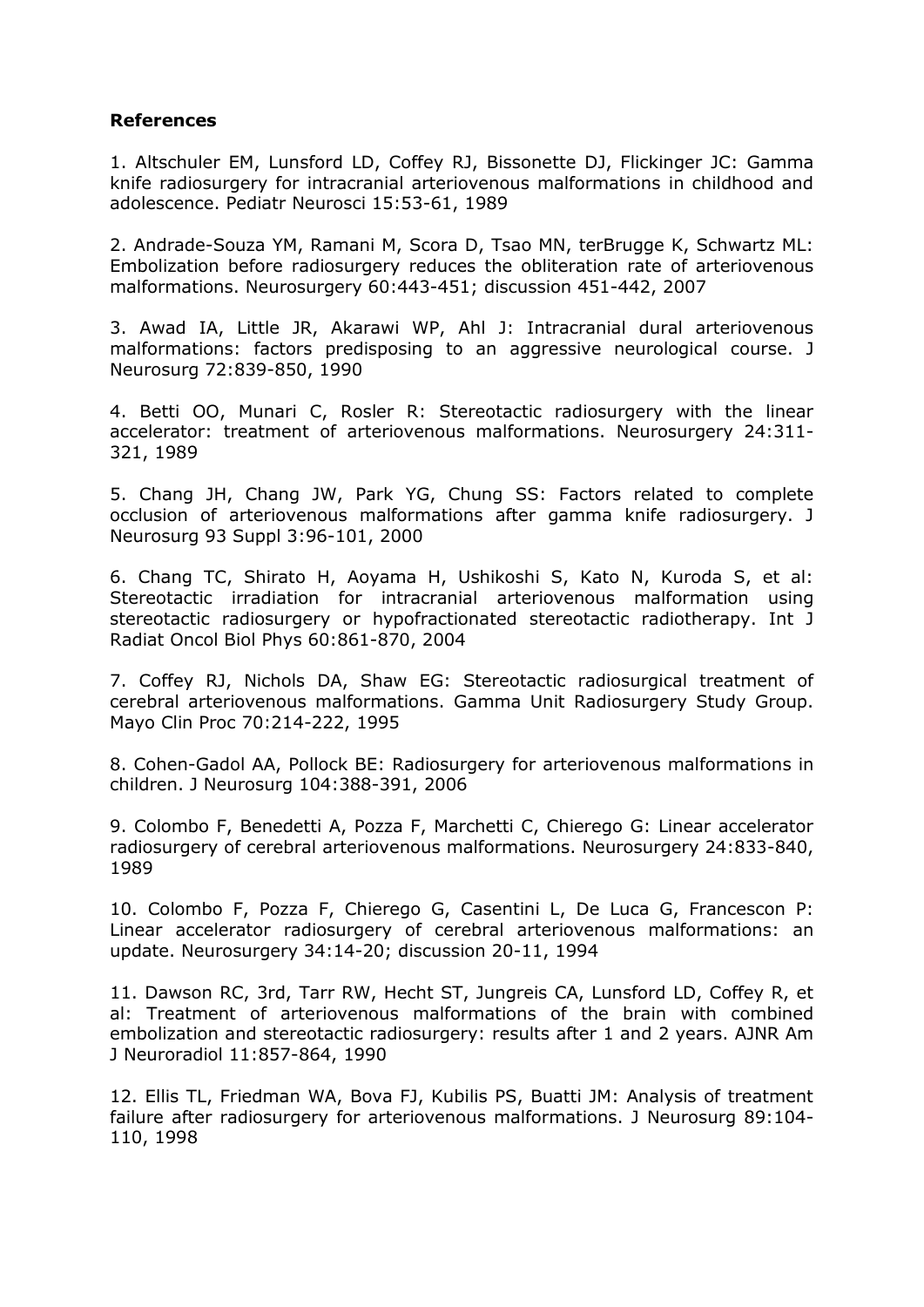13. Flickinger JC, Kondziolka D, Lunsford LD, Kassam A, Phuong LK, Liscak R, et al: Development of a model to predict permanent symptomatic postradiosurgery injury for arteriovenous malformation patients. Arteriovenous Malformation Radiosurgery Study Group. Int J Radiat Oncol Biol Phys 46:1143-1148, 2000

14. Flickinger JC, Kondziolka D, Lunsford LD, Pollock BE, Yamamoto M, Gorman DA, et al: A multi-institutional analysis of complication outcomes after arteriovenous malformation radiosurgery. Int J Radiat Oncol Biol Phys 44:67-74, 1999

15. Flickinger JC, Kondziolka D, Maitz AH, Lunsford LD: Analysis of neurological sequelae from radiosurgery of arteriovenous malformations: how location affects outcome. Int J Radiat Oncol Biol Phys 40:273-278, 1998

16. Flickinger JC, Kondziolka D, Maitz AH, Lunsford LD: An analysis of the doseresponse for arteriovenous malformation radiosurgery and other factors affecting obliteration. Radiother Oncol 63:347-354, 2002

17. Flickinger JC, Kondziolka D, Pollock BE, Maitz AH, Lunsford LD: Complications from arteriovenous malformation radiosurgery: multivariate analysis and risk modeling. Int J Radiat Oncol Biol Phys 38:485-490, 1997

18. Friedman WA, Blatt DL, Bova FJ, Buatti JM, Mendenhall WM, Kubilis PS: The risk of hemorrhage after radiosurgery for arteriovenous malformations. J Neurosurg 84:912-919, 1996

19. Friedman WA, Bova FJ, Bollampally S, Bradshaw P: Analysis of factors predictive of success or complications in arteriovenous malformation radiosurgery. Neurosurgery 52:296-307; discussion 307-298, 2003

20. Friedman WA, Bova FJ, Mendenhall WM: Linear accelerator radiosurgery for arteriovenous malformations: the relationship of size to outcome. J Neurosurg 82:180-189, 1995

21. Gobin YP, Laurent A, Merienne L, Schlienger M, Aymard A, Houdart E, et al: Treatment of brain arteriovenous malformations by embolization and radiosurgery. J Neurosurg 85:19-28, 1996

22. Hara M, Nakamura M, Shiokawa Y, Sawa H, Sato E, Koyasu H, et al: Delayed cyst formation after radiosurgery for cerebral arteriovenous malformation: two case reports. Minim Invasive Neurosurg 41:40-45, 1998

23. Heikkinen ER, Konnov B, Melnikov L, Yalynych N, Zubkov Yu N, Garmashov Yu A, et al: Relief of epilepsy by radiosurgery of cerebral arteriovenous malformations. Stereotact Funct Neurosurg 53:157-166, 1989

24. Henkes H, Nahser HC, Berg-Dammer E, Weber W, Lange S, Kuhne D: Endovascular therapy of brain AVMs prior to radiosurgery. Neurol Res 20:479- 492, 1998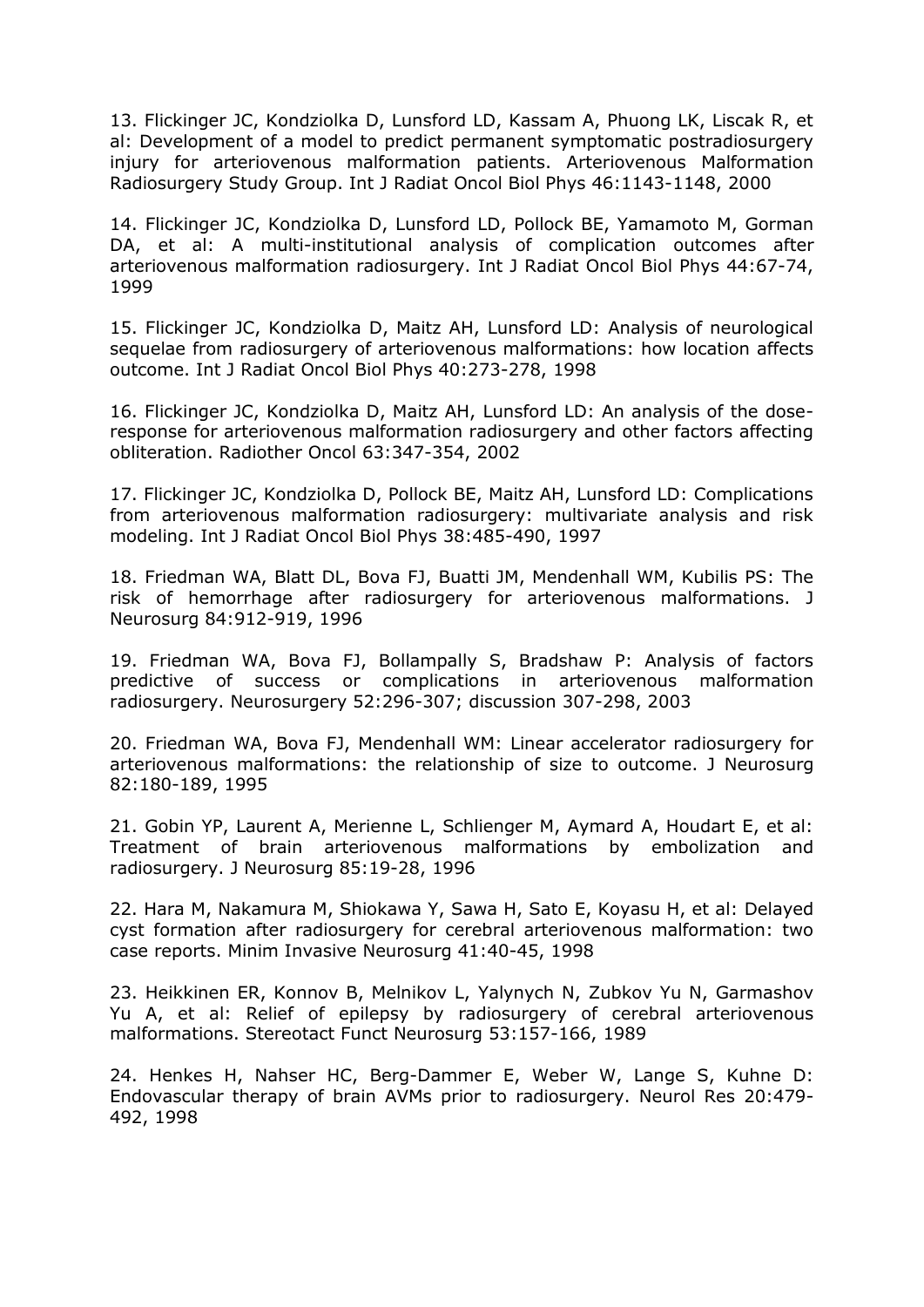25. Houser OW, Campbell JK, Campbell RJ, Sundt TM, Jr.: Arteriovenous malformation affecting the transverse dural venous sinus--an acquired lesion. Mayo Clin Proc 54:651-661, 1979

26. Inoue HK, Ohye C: Hemorrhage risks and obliteration rates of arteriovenous malformations after gamma knife radiosurgery. J Neurosurg 97:474-476, 2002

27. Izawa M, Hayashi M, Chernov M, Nakaya K, Ochiai T, Murata N, et al: Longterm complications after gamma knife surgery for arteriovenous malformations. J Neurosurg 102 Suppl:34-37, 2005

28. Kaido T, Hoshida T, Uranishi R, Akita N, Kotani A, Nishi N, et al: Radiosurgery-induced brain tumor. Case report. J Neurosurg 95:710-713, 2001

29. Karlsson B, Lax I, Soderman M: Risk for hemorrhage during the 2-year latency period following gamma knife radiosurgery for arteriovenous malformations. Int J Radiat Oncol Biol Phys 49:1045-1051, 2001

30. Karlsson B, Lindquist C, Steiner L: Prediction of obliteration after gamma knife surgery for cerebral arteriovenous malformations. Neurosurgery 40:425- 430; discussion 430-421, 1997

31. Karlsson B, Lindqvist M, Blomgren H, Wan-Yeo G, Soderman M, Lax I, et al: Long-term results after fractionated radiation therapy for large brain arteriovenous malformations. Neurosurgery 57:42-49; discussion 42-49, 2005

32. Kida Y: [Radiosurgery for intracranial dural arteriovenous fistulas--indications for limitations for gamma knife treatment]. Brain Nerve 60:915-921, 2008

33. Kjellberg RN, Hanamura T, Davis KR, Lyons SL, Adams RD: Bragg-peak proton-beam therapy for arteriovenous malformations of the brain. N Engl J Med 309:269-274, 1983

34. Koebbe CJ, Singhal D, Sheehan J, Flickinger JC, Horowitz M, Kondziolka D, et al: Radiosurgery for dural arteriovenous fistulas. Surg Neurol 64:392-398; discussion 398-399, 2005

35. Kwon Y, Jeon SR, Kim JH, Lee JK, Ra DS, Lee DJ, et al: Analysis of the causes of treatment failure in gamma knife radiosurgery for intracranial arteriovenous malformations. J Neurosurg 93 Suppl 3:104-106, 2000

36. Lax I, Karlsson B: Prediction of complications in gamma knife radiosurgery of arteriovenous malformation. Acta Oncol 35:49-55, 1996

37. Levy EI, Niranjan A, Thompson TP, Scarrow AM, Kondziolka D, Flickinger JC, et al: Radiosurgery for childhood intracranial arteriovenous malformations. Neurosurgery 47:834-841; discussion 841-832, 2000

38. Lindqvist M, Karlsson B, Guo WY, Kihlstrom L, Lippitz B, Yamamoto M: Angiographic long-term follow-up data for arteriovenous malformations previously proven to be obliterated after gamma knife radiosurgery. Neurosurgery 46:803-808; discussion 809-810, 2000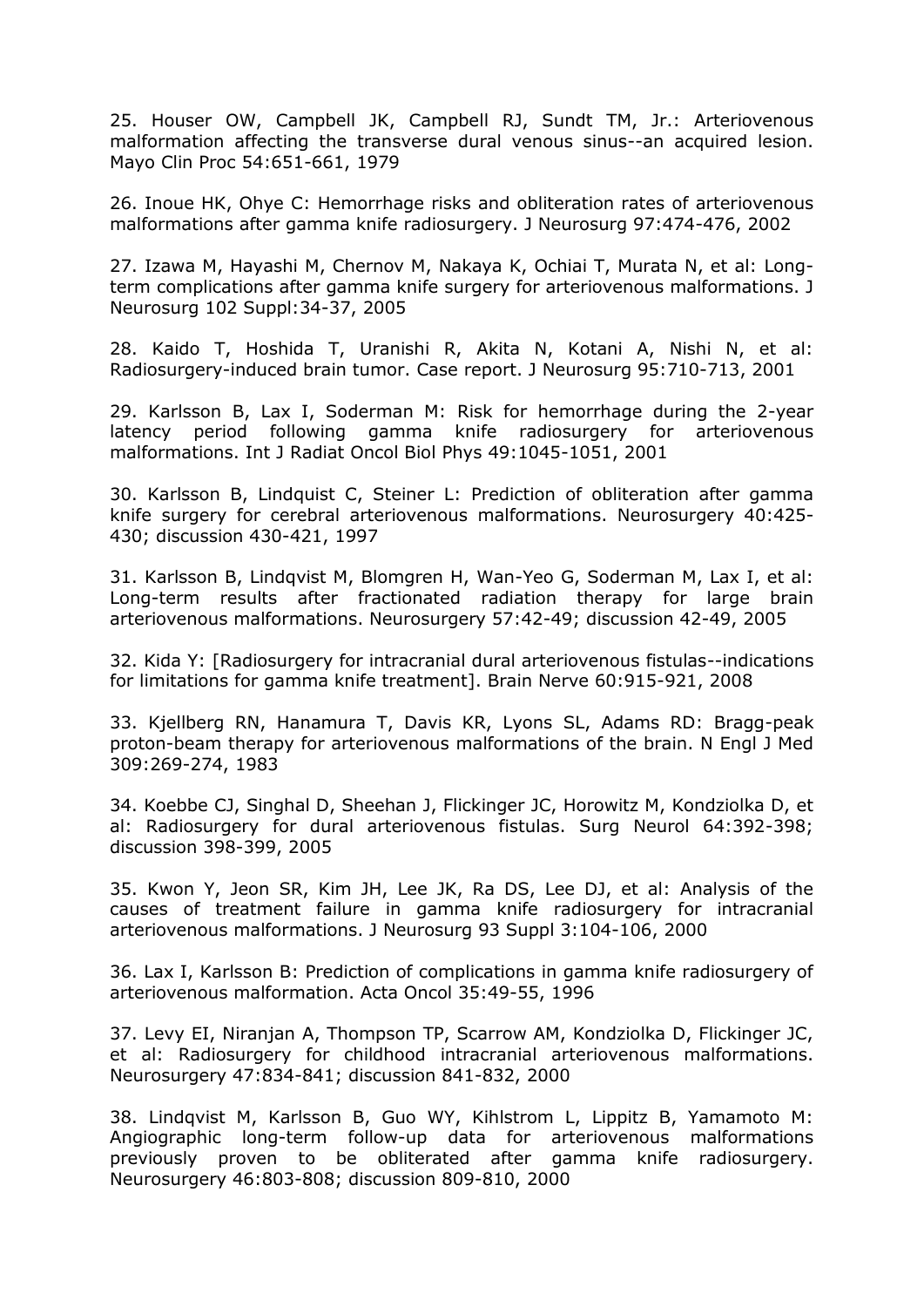39. Liscak R, Vladyka V, Simonova G, Urgosik D, Novotny J, Jr., Janouskova L, et al: Arteriovenous malformations after Leksell gamma knife radiosurgery: rate of obliteration and complications. Neurosurgery 60:1005-1014; discussion 1015- 1006, 2007

40. Loeffler JS, Alexander E, 3rd, Siddon RL, Saunders WM, Coleman CN, Winston KR: Stereotactic radiosurgery for intracranial arteriovenous malformations using a standard linear accelerator. Int J Radiat Oncol Biol Phys 17:673-677, 1989

41. Loeffler JS, Niemierko A, Chapman PH: Second tumors after radiosurgery: tip of the iceberg or a bump in the road? Neurosurgery 52:1436-1440; discussion 1440-1432, 2003

42. Maesawa S, Flickinger JC, Kondziolka D, Lunsford LD: Repeated radiosurgery for incompletely obliterated arteriovenous malformations. J Neurosurg 92:961- 970, 2000

43. Maruyama K, Kawahara N, Shin M, Tago M, Kishimoto J, Kurita H, et al: The risk of hemorrhage after radiosurgery for cerebral arteriovenous malformations. N Engl J Med 352:146-153, 2005

44. Maruyama K, Kondziolka D, Niranjan A, Flickinger JC, Lunsford LD: Stereotactic radiosurgery for brainstem arteriovenous malformations: factors affecting outcome. J Neurosurg 100:407-413, 2004

45. Maruyama K, Shin M, Tago M, Kurita H, Kawamoto S, Morita A, et al: Gamma knife surgery for arteriovenous malformations involving the corpus callosum. J Neurosurg 102 Suppl:49-52, 2005

46. Mathis JA, Barr JD, Horton JA, Jungreis CA, Lunsford LD, Kondziolka DS, et al: The efficacy of particulate embolization combined with stereotactic radiosurgery for treatment of large arteriovenous malformations of the brain. AJNR Am J Neuroradiol 16:299-306, 1995

47. Miyachi S, Negoro M, Okamoto T, Kobayashi T, Kida Y, Tanaka T, et al: Embolisation of cerebral arteriovenous malformations to assure successful subsequent radiosurgery. J Clin Neurosci 7 Suppl 1:82-85, 2000

48. Miyawaki L, Dowd C, Wara W, Goldsmith B, Albright N, Gutin P, et al: Five year results of LINAC radiosurgery for arteriovenous malformations: outcome for large AVMS. Int J Radiat Oncol Biol Phys 44:1089-1106, 1999

49. Nicolato A, Gerosa M, Ferraresi P, Piovan E, Pasoli A, Perini S, et al: Stereotactic radiosurgery for the treatment of arteriovenous malformations in childhood. J Neurosurg Sci 41:359-371, 1997

50. O'Leary S, Hodgson TJ, Coley SC, Kemeny AA, Radatz MW: Intracranial dural arteriovenous malformations: results of stereotactic radiosurgery in 17 patients. Clin Oncol (R Coll Radiol) 14:97-102, 2002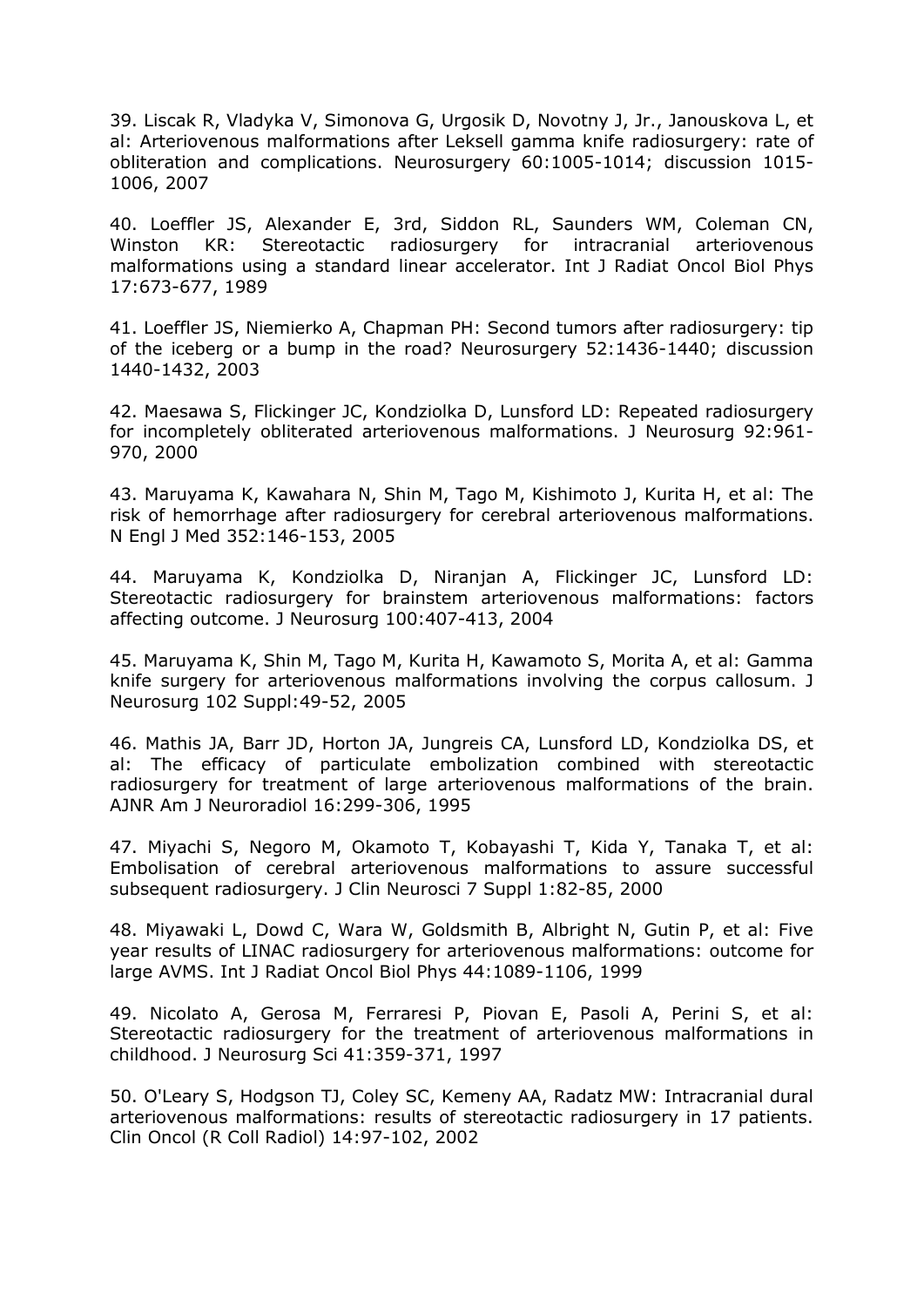51. Ondra SL, Troupp H, George ED, Schwab K: The natural history of symptomatic arteriovenous malformations of the brain: a 24-year follow-up assessment. J Neurosurg 73:387-391, 1990

52. Pan DH, Chung WY, Guo WY, Wu HM, Liu KD, Shiau CY, et al: Stereotactic radiosurgery for the treatment of dural arteriovenous fistulas involving the transverse-sigmoid sinus. J Neurosurg 96:823-829, 2002

53. Pan DH, Guo WY, Chung WY, Shiau CY, Chang YC, Wang LW: Gamma knife radiosurgery as a single treatment modality for large cerebral arteriovenous malformations. J Neurosurg 93 Suppl 3:113-119, 2000

54. Pan DH, Kuo YH, Guo WY, Chung WY, Wu HM, Liu KD, et al: Gamma Knife surgery for cerebral arteriovenous malformations in children: a 13-year experience. J Neurosurg Pediatrics 1:296-304, 2008

55. Pan HC, Sheehan J, Stroila M, Steiner M, Steiner L: Late cyst formation following gamma knife surgery of arteriovenous malformations. J Neurosurg 102 Suppl:124-127, 2005

56. Pollock BE, Flickinger JC, Lunsford LD, Bissonette DJ, Kondziolka D: Factors that predict the bleeding risk of cerebral arteriovenous malformations. Stroke 27:1-6, 1996

57. Pollock BE, Flickinger JC, Lunsford LD, Bissonette DJ, Kondziolka D: Hemorrhage risk after stereotactic radiosurgery of cerebral arteriovenous malformations. Neurosurgery 38:652-659; discussion 659-661, 1996

58. Pollock BE, Flickinger JC, Lunsford LD, Maitz A, Kondziolka D: Factors associated with successful arteriovenous malformation radiosurgery. Neurosurgery 42:1239-1244; discussion 1244-1237, 1998

59. Pollock BE, Gorman DA, Brown PD: Radiosurgery for arteriovenous malformations of the basal ganglia, thalamus, and brainstem. J Neurosurg 100:210-214, 2004

60. Pollock BE, Gorman DA, Coffey RJ: Patient outcomes after arteriovenous malformation radiosurgical management: results based on a 5- to 14-year follow-up study. Neurosurgery 52:1291-1296; discussion 1296-1297, 2003

61. Pollock BE, Kline RW, Stafford SL, Foote RL, Schomberg PJ: The rationale and technique of staged-volume arteriovenous malformation radiosurgery. Int J Radiat Oncol Biol Phys 48:817-824, 2000

62. Pollock BE, Kondziolka D, Flickinger JC, Patel AK, Bissonette DJ, Lunsford LD: Magnetic resonance imaging: an accurate method to evaluate arteriovenous malformations after stereotactic radiosurgery. J Neurosurg 85:1044-1049, 1996

63. Pollock BE, Lunsford LD, Kondziolka D, Maitz A, Flickinger JC: Patient outcomes after stereotactic radiosurgery for "operable" arteriovenous malformations. Neurosurgery 35:1-7; discussion 7-8, 1994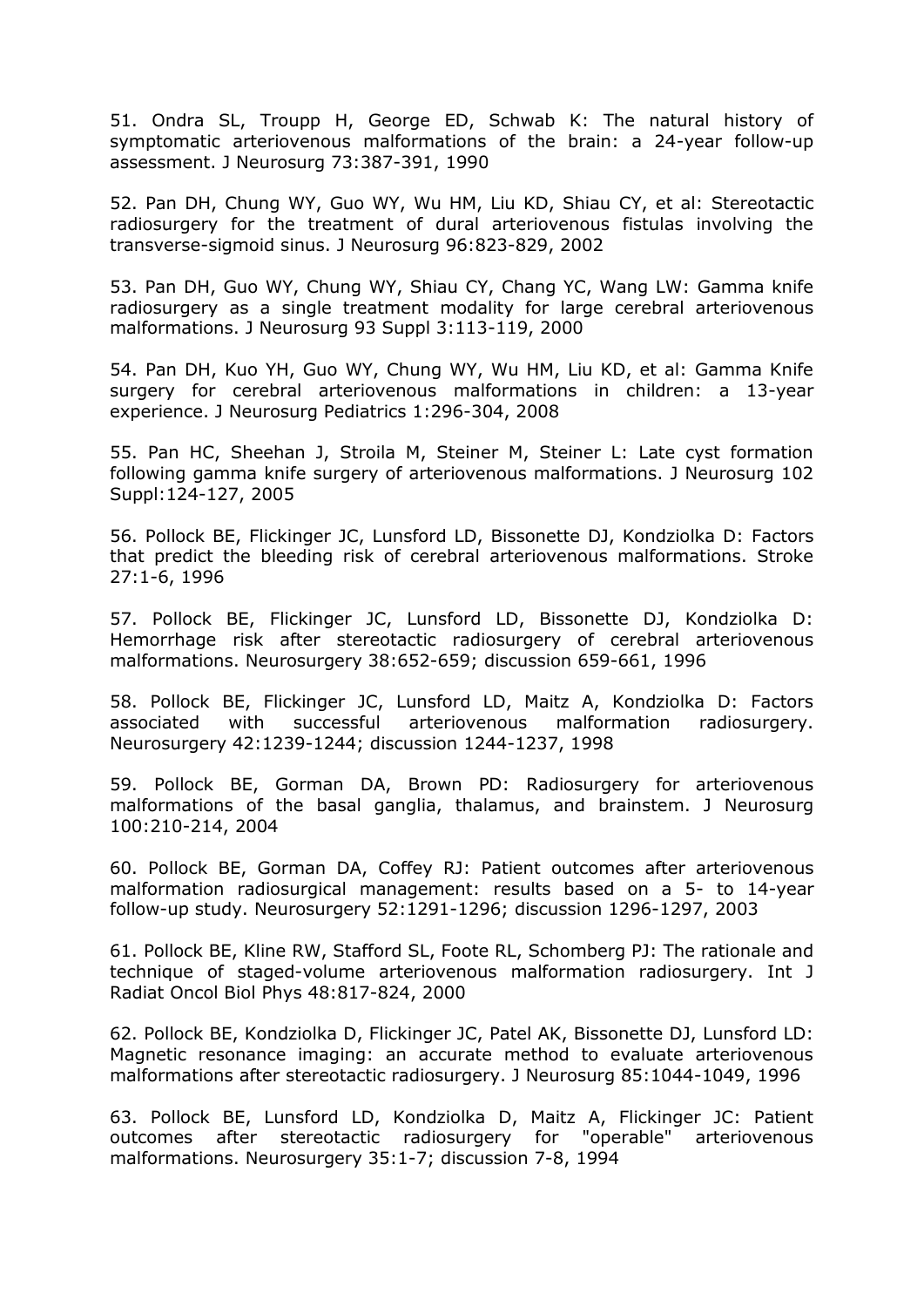64. Pollock BE, Nichols DA, Garrity JA, Gorman DA, Stafford SL: Stereotactic radiosurgery and particulate embolization for cavernous sinus dural arteriovenous fistulae. Neurosurgery 45:459-466; discussion 466-457, 1999

65. Raza SM, Jabbour S, Thai QA, Pradilla G, Kleinberg LR, Wharam M, et al: Repeat stereotactic radiosurgery for high-grade and large intracranial arteriovenous malformations. Surg Neurol 68:24-34; discussion 34, 2007

66. Rowe J, Grainger A, Walton L, Silcocks P, Radatz M, Kemeny A: Risk of malignancy after gamma knife stereotactic radiosurgery. Neurosurgery 60:60- 65; discussion 65-66, 2007

67. Sanno N, Hayashi S, Shimura T, Maeda S, Teramoto A: Intracranial osteosarcoma after radiosurgery--case report. Neurol Med Chir (Tokyo) 44:29- 32, 2004

68. Schlienger M, Atlan D, Lefkopoulos D, Merienne L, Touboul E, Missir O, et al: Linac radiosurgery for cerebral arteriovenous malformations: results in 169 patients. Int J Radiat Oncol Biol Phys 46:1135-1142, 2000

69. Shamisa A, Bance M, Nag S, Tator C, Wong S, Noren G, et al: Glioblastoma multiforme occurring in a patient treated with gamma knife surgery. Case report and review of the literature. J Neurosurg 94:816-821, 2001

70. Shin M, Kurita H, Tago M, Kirino T: Stereotactic radiosurgery for tentorial dural arteriovenous fistulae draining into the vein of Galen: report of two cases. Neurosurgery 46:730-733; discussion 733-734, 2000

71. Shin M, Maruyama K, Kurita H, Kawamoto S, Tago M, Terahara A, et al: Analysis of nidus obliteration rates after gamma knife surgery for arteriovenous malformations based on long-term follow-up data: the University of Tokyo experience. J Neurosurg 101:18-24, 2004

72. Sirin S, Kondziolka D, Niranjan A, Flickinger JC, Maitz AH, Lunsford LD: Prospective staged volume radiosurgery for large arteriovenous malformations: indications and outcomes in otherwise untreatable patients. Neurosurgery 62 Suppl 2:744-754, 2008

73. Smith KA, Shetter A, Speiser B, Spetzler RF: Angiographic follow-up in 37 patients after radiosurgery for cerebral arteriovenous malformations as part of a multimodality treatment approach. Stereotact Funct Neurosurg 69:136-142, 1997

74. Starke RM, Komotar RJ, Hwang BY, Fischer LE, Otten ML, Merkow MB, et al: A comprehensive review of radiosurgery for cerebral arteriovenous malformations: outcomes, predictive factors, and grading scales. Stereotact Funct Neurosurg 86:191-199, 2008

75. Steiner L, Leksell L, Forster DM, Greitz T, Backlund EO: Stereotactic radiosurgery in intracranial arterio-venous malformations. Acta Neurochir (Wien) Suppl 21:195-209, 1974